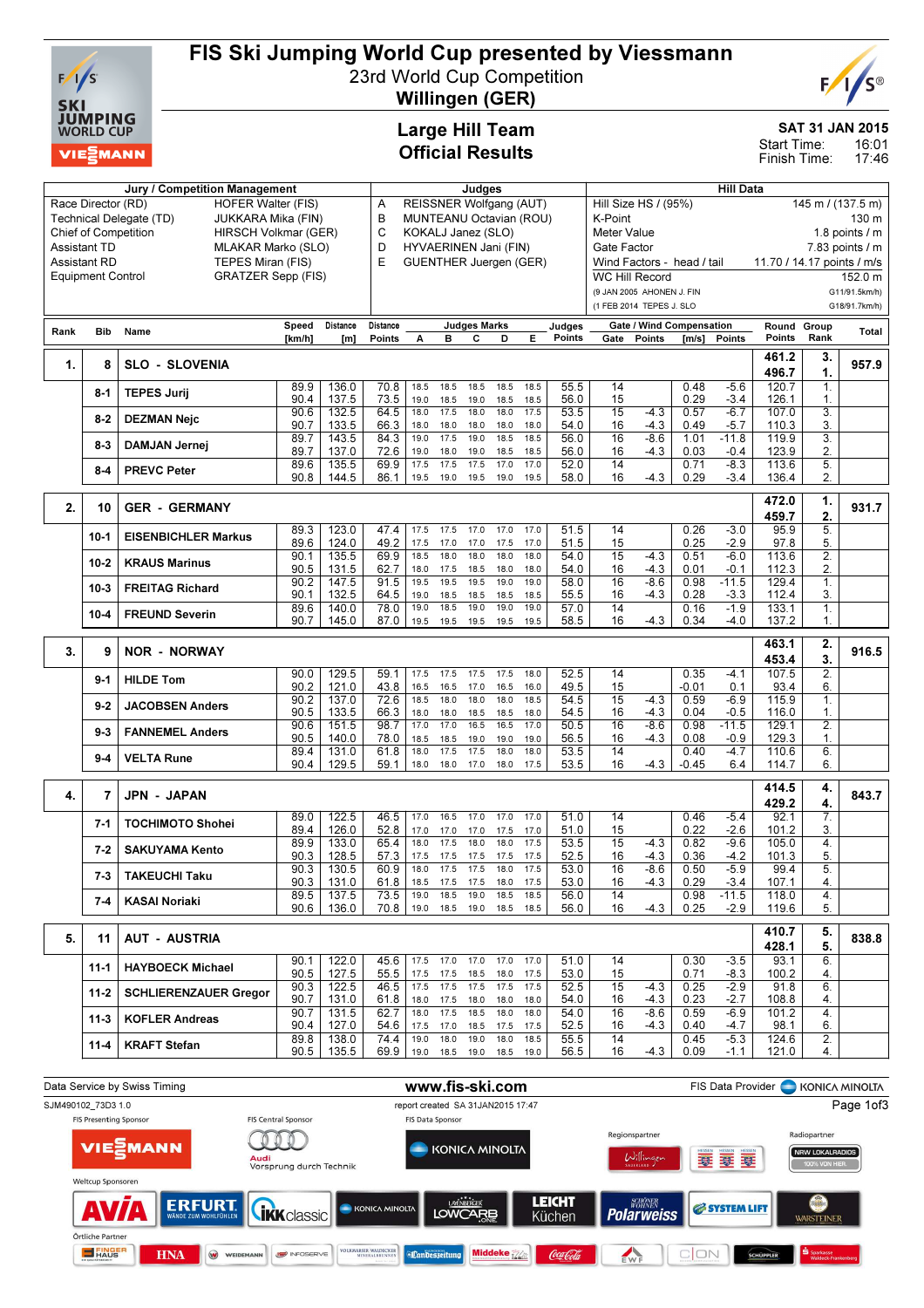

## FIS Ski Jumping World Cup presented by Viessmann

23rd World Cup Competition



Willingen (GER)

### Large Hill Team Official Results

SAT 31 JAN 2015 16:01 Start Time:

17:46 Finish Time:

|      |              |                                 | Speed        | Distance         | Distance      | <b>Judges Marks</b> |              |              |              |              | Judges       |                       | <b>Gate / Wind Compensation</b> |               |                   | Round          | Group                  |       |
|------|--------------|---------------------------------|--------------|------------------|---------------|---------------------|--------------|--------------|--------------|--------------|--------------|-----------------------|---------------------------------|---------------|-------------------|----------------|------------------------|-------|
| Rank | Bib          | Name                            | [km/h]       | [ <sub>m</sub> ] | <b>Points</b> | A                   | в            | c            | D            | Е            | Points       | Gate                  | <b>Points</b>                   | Im/s1         | Points            | Points         | Rank                   | Total |
| 6.   | 6            | <b>CZE - CZECH REPUBLIC</b>     |              |                  |               |                     |              |              |              |              |              |                       |                                 |               |                   | 379.8<br>406.8 | 6.<br>6.               | 786.6 |
|      | $6 - 1$      | <b>JANDA Jakub</b>              | 89.6<br>89.9 | 129.5<br>126.0   | 59.1<br>52.8  | 18.0<br>17.5        | 17.5<br>17.0 | 17.5<br>17.5 | 18.0<br>17.5 | 18.0<br>17.5 | 53.5<br>52.5 | 14<br>15              |                                 | 1.04<br>0.24  | $-12.2$<br>$-2.8$ | 100.4<br>102.5 | 4.<br>2.               |       |
|      | 6-2          | <b>HLAVA Lukas</b>              | 90.0<br>90.3 | 118.0<br>124.0   | 38.4<br>49.2  | 17.0<br>17.5        | 16.0<br>17.0 | 16.5<br>17.0 | 17.0<br>17.0 | 17.0<br>17.5 | 50.5<br>51.5 | 15<br>16              | $-4.3$<br>$-4.3$                | 0.45<br>0.34  | $-5.3$<br>$-4.0$  | 79.3<br>92.4   | 9.<br>6.               |       |
|      | 6-3          | <b>MATURA Jan</b>               | 90.3<br>90.7 | 121.5<br>120.0   | 44.7<br>42.0  | 17.0<br>16.5        | 16.5<br>16.5 | 17.0<br>17.0 | 17.0<br>17.5 | 17.0<br>16.5 | 51.0<br>50.0 | 16<br>16              | $-8.6$<br>$-4.3$                | 0.61<br>-0.13 | $-7.1$<br>1.8     | 80.0<br>89.5   | 9.<br>7.               |       |
|      | 6-4          | <b>KOUDELKA Roman</b>           | 89.8<br>90.6 | 137.0<br>137.5   | 72.6<br>73.5  | 19.0<br>18.5        | 18.0<br>18.5 | 19.0<br>18.5 | 18.5<br>18.5 | 18.5<br>18.5 | 56.0<br>55.5 | 14<br>16              | $-4.3$                          | 0.73<br>0.20  | $-8.5$<br>$-2.3$  | 120.1<br>122.4 | 3.<br>3.               |       |
| 7.   |              | <b>RUS - RUSSIAN FEDERATION</b> |              |                  |               |                     |              |              |              |              |              |                       |                                 |               |                   | 342.6          | 7.                     | 674.0 |
|      | $\mathbf{2}$ |                                 |              |                  |               |                     |              |              |              |              |              |                       |                                 |               |                   | 331.4          | 7.                     |       |
|      | 2-1          | <b>KALINITSCHENKO Anton</b>     | 89.6<br>90.1 | 111.0<br>112.0   | 25.8<br>27.6  | 16.0<br>16.5        | 16.0<br>16.0 | 15.5<br>16.0 | 15.5<br>16.0 | 16.5<br>16.5 | 47.5<br>48.5 | 14<br>15              |                                 | 0.40<br>0.34  | $-4.7$<br>$-4.0$  | 68.6<br>72.1   | 10.<br>8.              |       |
|      | 2-2          | <b>KORNILOV Denis</b>           | 90.0<br>90.2 | 126.5<br>121.0   | 53.7<br>43.8  | 17.5<br>17.0        | 17.0<br>16.5 | 17.0<br>16.5 | 17.5<br>17.5 | 17.5<br>17.0 | 52.0<br>50.5 | 15<br>16              | $-4.3$<br>-4.3                  | 0.92<br>0.24  | $-10.8$<br>$-2.8$ | 90.6<br>87.2   | $\overline{7}$ .<br>7. |       |
|      | 2-3          | <b>VASSILIEV Dimitry</b>        | 90.6<br>90.6 | 124.5<br>128.5   | 50.1<br>57.3  | 17.0<br>16.0        | 17.0<br>16.0 | 17.0<br>17.0 | 16.5<br>17.0 | 16.5<br>16.0 | 50.5<br>49.0 | $\overline{16}$<br>16 | $-8.6$<br>$-4.3$                | 0.47<br>0.00  | $-5.5$<br>0.0     | 86.5<br>102.0  | $\overline{8}$<br>5.   |       |
|      | 2-4          | <b>BOYARINTSEV Vladislav</b>    | 89.9<br>90.8 | 127.5<br>111.5   | 55.5<br>26.7  | 17.5<br>16.0        | 17.0<br>16.0 | 17.5<br>16.5 | 17.5<br>17.0 | 17.5<br>17.0 | 52.5<br>49.5 | 14<br>16              | $-4.3$                          | 0.95<br>0.15  | $-11.1$<br>$-1.8$ | 96.9<br>70.1   | 7.<br>8.               |       |
| 8.   | 1            | <b>ITA - ITALY</b>              |              |                  |               |                     |              |              |              |              |              |                       |                                 |               |                   | 315.5          | 8.                     | 620.5 |
|      |              |                                 |              |                  |               |                     |              |              |              |              |              |                       |                                 |               |                   | 305.0          | 8.                     |       |
|      | $1 - 1$      | <b>DELLASEGA Roberto</b>        | 89.7<br>90.2 | 109.5<br>111.5   | 23.1<br>26.7  | 16.0<br>16.0        | 16.0<br>16.0 | 15.0<br>16.5 | 16.0<br>16.0 | 16.0<br>16.5 | 48.0<br>48.5 | 14<br>15              |                                 | 0.46<br>0.16  | $-5.4$<br>$-1.9$  | 65.7<br>73.3   | 11.<br>7.              |       |
|      | $1-2$        | <b>CECON Federico</b>           | 89.9<br>89.9 | 112.5<br>114.0   | 28.5<br>31.2  | 16.0<br>16.5        | 15.5<br>15.5 | 16.0<br>16.5 | 16.0<br>16.5 | 16.0<br>16.5 | 48.0<br>49.5 | 15<br>16              | $-4.3$<br>-4.3                  | 0.29<br>0.29  | $-3.4$<br>$-3.4$  | 68.8<br>73.0   | 10.<br>8.              |       |
|      | $1 - 3$      | <b>COLLOREDO Sebastian</b>      | 90.4<br>89.6 | 122.0<br>109.0   | 45.6<br>22.2  | 17.5<br>16.0        | 16.5<br>16.5 | 17.0<br>16.0 | 17.0<br>16.5 | 17.0<br>16.0 | 51.0<br>48.5 | 16<br>16              | $-8.6$<br>$-4.3$                | 0.06<br>-0.40 | $-0.7$<br>5.7     | 87.3<br>72.1   | 6.<br>8.               |       |
|      | 1-4          | <b>BRESADOLA Davide</b>         | 89.5<br>90.2 | 126.0<br>120.0   | 52.8<br>42.0  | 17.5<br>16.5        | 16.5<br>16.5 | 17.0<br>16.5 | 17.5<br>16.5 | 17.0<br>16.5 | 51.5<br>49.5 | 14<br>16              | $-4.3$                          | 0.91<br>0.05  | $-10.6$<br>$-0.6$ | 93.7<br>86.6   | $\overline{8}$ .<br>7. |       |
|      |              | not qualified for final round   |              |                  |               |                     |              |              |              |              |              |                       |                                 |               |                   |                |                        |       |
| 9.   | 4            | <b>SUI - SWITZERLAND</b>        |              |                  |               |                     |              |              |              |              |              |                       |                                 |               |                   | 311.0          | 9.                     | 311.0 |
|      | 4-1          | <b>DESCHWANDEN Gregor</b>       | 89.6         | 120.5            | 42.9          | 16.5                | 16.5         | 16.5         | 17.0         | 17.0         | 50.0         | 14                    |                                 | 0.32          | $-3.7$            | 89.2           | 8.                     |       |
|      | 4-2          | <b>KAELIN Pascal</b>            | 90.0         | 119.0            | 40.2          | 17.0                | 16.0         | 16.5         | 16.0         | 16.5         | 49.0         | $\overline{15}$       | $-4.3$                          | 0.35          | $-4.1$            | 80.8           | 8.                     |       |
|      | $4 - 3$      | <b>KARLEN Gabriel</b>           | 89.6         | 118.0            | 38.4          | 16.5                | 16.0         | 17.5         | 17.0         | 17.0         | 50.5         | 16                    | $-8.6$                          | 0.53          | $-6.2$            | 74.1           | 10.                    |       |
|      | 4-4          | <b>EGLOFF Pascal</b>            | 89.9         | 110.0            | 24.0          | 16.5                | 16.0         | 16.0         | 16.0         | 16.0         | 48.0         | 14                    |                                 | 0.44          | $-5.1$            | 66.9           | 10.                    |       |
| 10.  | 3            | FIN - FINLAND                   |              |                  |               |                     |              |              |              |              |              |                       |                                 |               |                   | 290.6          | 10.                    | 290.6 |
|      | 3-1          | <b>MAEAETTAE Jarkko</b>         | 89.6         | 115.0            | 33.0          | 16.5                | 16.0         | 16.0         | 16.5         | 17.0         | 49.0         | 14                    |                                 | 0.16          | $-1.9$            | 80.1           | 9.                     |       |
|      | $3-2$        | <b>OLLI Harri</b>               | 89.7         | 114.5            | 32.1          | 16.5                | 16.0         | 16.5         | 16.5         | 17.0         | 49.5         | 15                    | $-4.3$                          | 1.06          | $-12.4$           | 64.9           | 11.                    |       |
|      | 3-3          | <b>MUOTKA OIII</b>              | 90.3         | 107.5            | 19.5          | 16.0                | 16.0         | 16.0         | 16.0         | 16.0         | 48.0         | 16                    | $-8.6$                          | 0.44          | $-5.1$            | 53.8           | 11.                    |       |
|      | $3-4$        | <b>AHONEN Janne</b>             | 89.7         | 123.0            | 47.4          | 17.0                | 17.0         | 17.0         | 17.0         | 17.5         | 51.0         | 14                    |                                 | 0.56          | $-6.6$            | 91.8           | 9.                     |       |
| 11.  | 5            | <b>POL - POLAND</b>             |              |                  |               |                     |              |              |              |              |              |                       |                                 |               |                   | 289.1          | 11.                    | 289.1 |
|      | 5-1          | <b>ZYLA Piotr</b>               | 89.8         | 129.5            | 59.1          | 18.0                | 17.0         | 17.0         | 18.0         | 17.5         | 52.5         | 14                    |                                 | 0.42          | $-4.9$            | 106.7          | $\overline{3}$ .       |       |
|      | $5-2$        | <b>ZNISZCZOL Aleksander</b>     | 90.2         | 127.5            | 55.5          | 17.0                | 16.5         | 17.0         | 16.0         | 16.5         | 50.0         | 15                    | -4.3                            | 0.46          | $-5.4$            | 95.8           | 5.                     |       |
|      | 5-3          | <b>MURANKA Klemens</b>          | 90.1         | 124.0            | 49.2          | 17.5                | 16.5         | 17.0         | 17.0         | 17.0         | 51.0         | 16                    | $-8.6$                          | 0.43          | $-5.0$            | 86.6           | $\overline{7}$ .       |       |
|      | 5-4          | STOCH Kamil                     |              | <b>DSQ</b>       |               | SCE <sub>4</sub>    |              |              |              |              |              |                       |                                 |               |                   | 0.0            |                        |       |

#### Reason for disqualification:

SCE 4 : SUIT